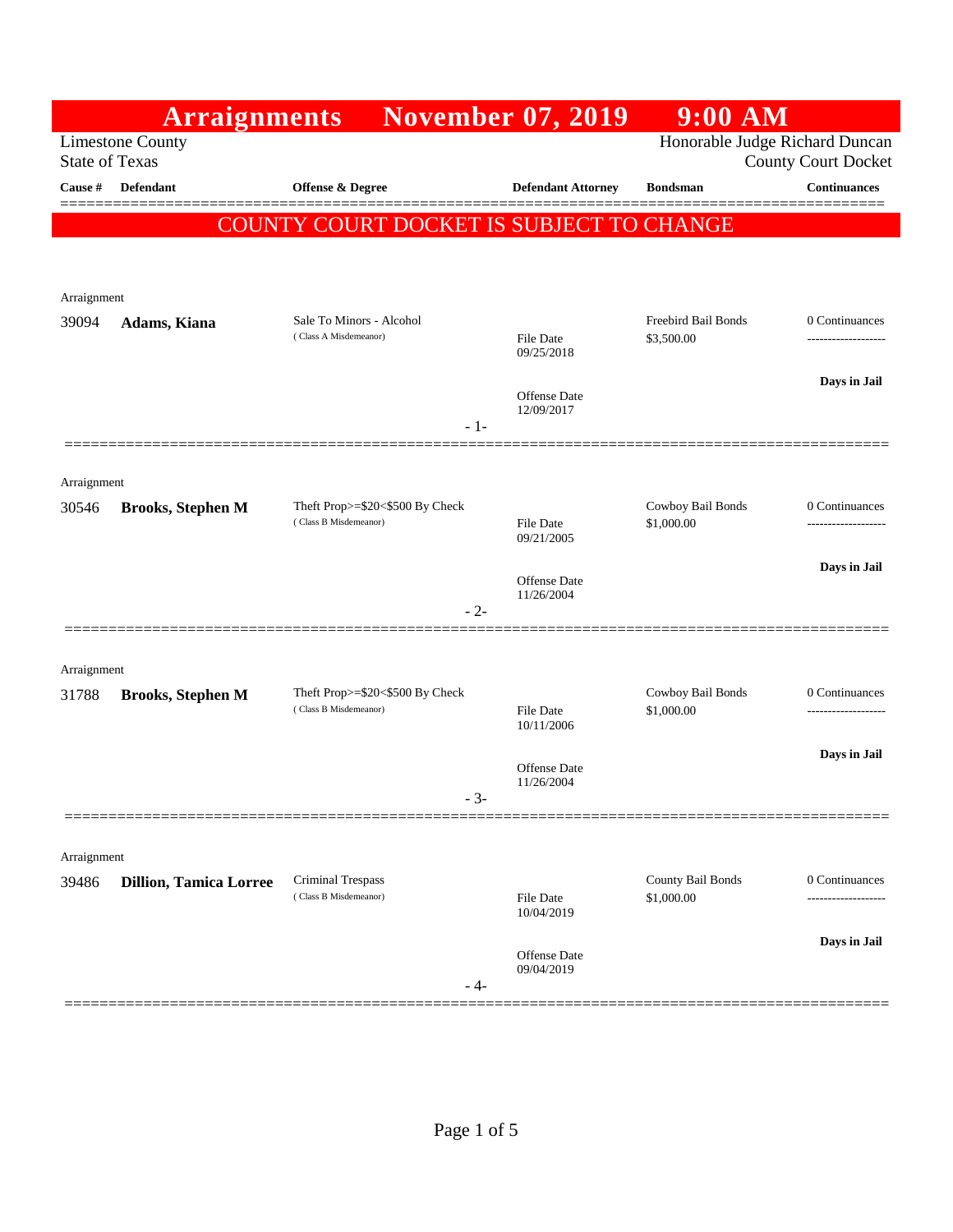|                       | <b>Arraignments</b>               |                                                                 | <b>November 07, 2019</b>          | $9:00$ AM           |                               |
|-----------------------|-----------------------------------|-----------------------------------------------------------------|-----------------------------------|---------------------|-------------------------------|
| <b>State of Texas</b> | <b>Limestone County</b>           | Honorable Judge Richard Duncan                                  | <b>County Court Docket</b>        |                     |                               |
| <b>Cause #</b>        | <b>Defendant</b>                  | <b>Offense &amp; Degree</b>                                     | <b>Defendant Attorney</b>         | <b>Bondsman</b>     | <b>Continuances</b>           |
|                       |                                   | COUNTY COURT DOCKET IS SUBJECT TO CHANGE                        |                                   |                     |                               |
|                       |                                   |                                                                 |                                   |                     |                               |
| Arraignment           |                                   |                                                                 |                                   |                     |                               |
| 39491                 | Dixon, Geraldine A                | Terroristic Threat Of Family/Household<br>(Class A Misdemeanor) | Reed, Justin                      | Reed, Justin        | 0 Continuances                |
|                       |                                   |                                                                 | File Date<br>10/09/2019           | \$3,000.00          | .                             |
|                       |                                   |                                                                 | <b>Offense</b> Date               |                     | Days in Jail                  |
|                       |                                   | $-5-$                                                           | 02/04/2019                        |                     |                               |
|                       |                                   |                                                                 |                                   |                     |                               |
| Arraignment           |                                   |                                                                 |                                   |                     |                               |
| 38611                 | Dotson, Dominisha<br><b>Denay</b> | Driving W/Lic Inv W/Prev<br>Conv/Susp/W/O Fin Res               | Moore, David E.                   | Personal Bond       | 0 Continuances                |
|                       |                                   | (Class B Misdemeanor)                                           | <b>File Date</b><br>08/22/2017    | \$1,000.00          | .                             |
|                       |                                   |                                                                 | <b>Offense</b> Date               |                     | Days in Jail                  |
|                       |                                   | - 6-                                                            | 06/22/2017                        |                     |                               |
|                       |                                   |                                                                 |                                   |                     |                               |
| Arraignment           |                                   |                                                                 |                                   |                     |                               |
| 38670                 | Dotson, Dominisha<br><b>Denay</b> | Bail Jumping And Fail To Appear                                 | Moore, David E.                   | Freebird Bail Bonds | 0 Continuances                |
|                       |                                   | (Class A Misdemeanor)                                           | <b>File Date</b><br>09/27/2017    | \$1,000.00          | ----------------              |
|                       |                                   |                                                                 | Offense Date                      |                     | Days in Jail                  |
|                       |                                   | $-7-$                                                           | 09/07/2017                        |                     |                               |
|                       |                                   |                                                                 |                                   |                     |                               |
| Arraignment           |                                   |                                                                 |                                   |                     |                               |
| 39488                 | <b>Garrett, Taurel</b>            | Criminal Trespass<br>(Class B Misdemeanor)                      | <b>File Date</b>                  |                     | 0 Continuances<br>----------- |
|                       |                                   |                                                                 | 10/04/2019                        |                     | Days in Jail                  |
|                       |                                   |                                                                 | <b>Offense</b> Date<br>05/29/2019 |                     |                               |
|                       |                                   | $-8-$                                                           |                                   |                     |                               |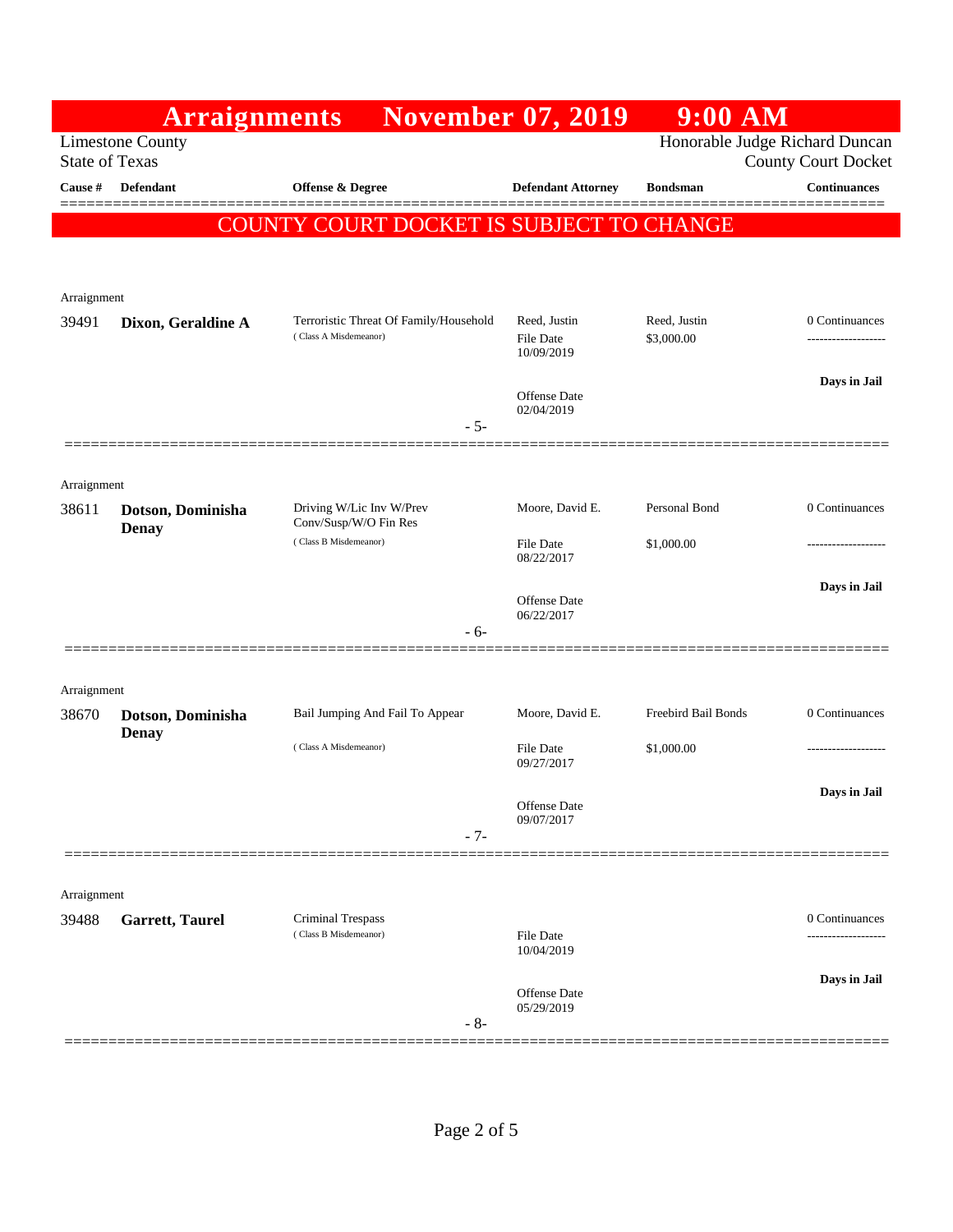|                                                  | <b>Arraignments</b>          |                                                      |        | <b>November 07, 2019</b>          | $9:00$ AM                                                    |                     |
|--------------------------------------------------|------------------------------|------------------------------------------------------|--------|-----------------------------------|--------------------------------------------------------------|---------------------|
| <b>Limestone County</b><br><b>State of Texas</b> |                              |                                                      |        |                                   | Honorable Judge Richard Duncan<br><b>County Court Docket</b> |                     |
| Cause #                                          | Defendant                    | Offense & Degree                                     |        | <b>Defendant Attorney</b>         | <b>Bondsman</b>                                              | <b>Continuances</b> |
|                                                  |                              | COUNTY COURT DOCKET IS SUBJECT TO CHANGE             |        |                                   |                                                              |                     |
|                                                  |                              |                                                      |        |                                   |                                                              |                     |
| Arraignment                                      |                              |                                                      |        |                                   |                                                              |                     |
| 39489                                            | <b>Garrett, Taurel</b>       | Assault Cause Bodily Inj.                            |        |                                   |                                                              | 0 Continuances      |
|                                                  |                              | (Class A Misdemeanor)                                |        | File Date<br>10/04/2019           |                                                              | -----------------   |
|                                                  |                              |                                                      |        | Offense Date                      |                                                              | Days in Jail        |
|                                                  |                              |                                                      | $-9-$  | 05/29/2019                        |                                                              |                     |
|                                                  |                              |                                                      |        |                                   |                                                              |                     |
| Arraignment                                      |                              |                                                      |        |                                   |                                                              |                     |
| 39484                                            | <b>Hall, Michael Anthony</b> | Theft Prop >= $$750<$2,500$<br>(Class A Misdemeanor) |        | <b>File Date</b><br>10/01/2019    | Freebird Bail Bonds<br>\$1,000.00                            | 0 Continuances<br>  |
|                                                  |                              |                                                      |        |                                   |                                                              | Days in Jail        |
|                                                  |                              |                                                      |        | <b>Offense Date</b><br>12/03/2018 |                                                              |                     |
|                                                  |                              |                                                      | $-10-$ |                                   |                                                              |                     |
| Arraignment                                      |                              |                                                      |        |                                   |                                                              |                     |
| 39485                                            | <b>Hall, Michael Anthony</b> | Theft Prop $>=\$100<\$750$<br>(Class B Misdemeanor)  |        |                                   | Freebird Bail Bonds                                          | 0 Continuances      |
|                                                  |                              |                                                      |        | File Date<br>10/01/2019           | \$1,000.00                                                   | ------------------- |
|                                                  |                              |                                                      |        | <b>Offense Date</b>               |                                                              | Days in Jail        |
|                                                  |                              |                                                      | - 11-  | 11/29/2018                        |                                                              |                     |
|                                                  |                              |                                                      |        |                                   |                                                              |                     |
| <b>Review Hearing</b><br>39059                   | Hayes, Jenifer Blann         | Driving W/Lic Inv W/Prev                             |        | Reed, Benjie                      | Reed, Benjie                                                 | 0 Continuances      |
|                                                  |                              | Conv/Susp/W/O Fin Res<br>(Class B Misdemeanor)       |        | File Date                         | \$3,500.00                                                   | .                   |
|                                                  |                              |                                                      |        | 08/21/2018                        |                                                              |                     |
|                                                  |                              |                                                      |        | <b>Offense Date</b><br>07/10/2018 |                                                              | Days in Jail        |
|                                                  |                              |                                                      | $-12-$ |                                   |                                                              |                     |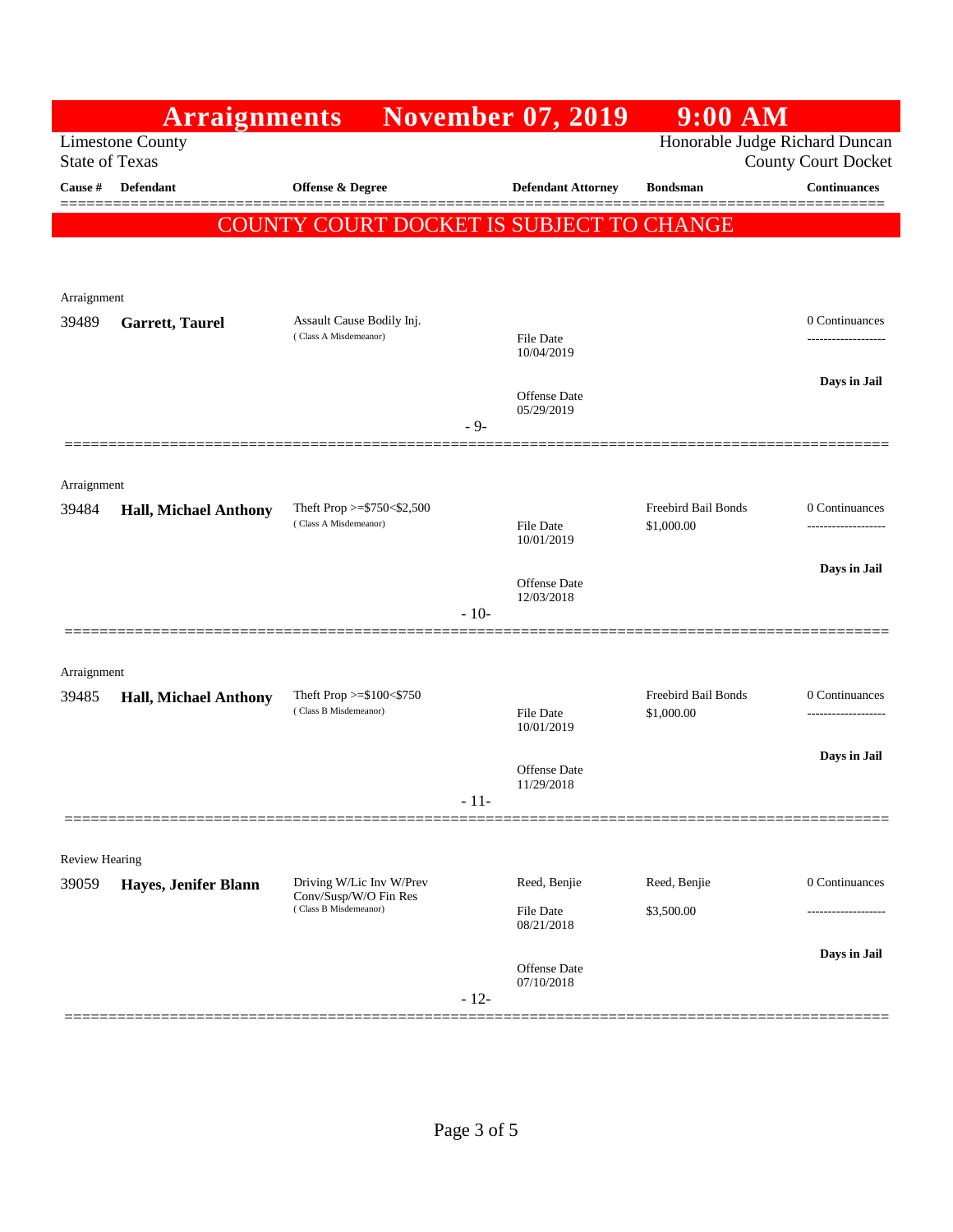|                                                  | <b>Arraignments</b>           |                                                                            | <b>November 07, 2019</b>                                     | $9:00$ AM           |                     |
|--------------------------------------------------|-------------------------------|----------------------------------------------------------------------------|--------------------------------------------------------------|---------------------|---------------------|
| <b>Limestone County</b><br><b>State of Texas</b> |                               |                                                                            | Honorable Judge Richard Duncan<br><b>County Court Docket</b> |                     |                     |
| <b>Cause #</b>                                   | <b>Defendant</b>              | Offense & Degree                                                           | <b>Defendant Attorney</b>                                    | <b>Bondsman</b>     | <b>Continuances</b> |
|                                                  |                               | COUNTY COURT DOCKET IS SUBJECT TO CHANGE                                   |                                                              |                     |                     |
|                                                  |                               |                                                                            |                                                              |                     |                     |
| Arraignment                                      |                               |                                                                            |                                                              |                     |                     |
| 39475                                            | Jackson, Cecily               | False Report To Police Off/Sp Inv/Law<br>Enf Empl<br>(Class B Misdemeanor) |                                                              | Freebird Bail Bonds | 0 Continuances      |
|                                                  |                               |                                                                            | <b>File Date</b><br>10/01/2019                               | \$2,000.00          |                     |
|                                                  |                               |                                                                            | <b>Offense</b> Date                                          |                     | Days in Jail        |
|                                                  |                               | $-13-$                                                                     | 05/28/2019                                                   |                     |                     |
|                                                  |                               |                                                                            |                                                              |                     |                     |
| Arraignment<br>39487                             | <b>Martin, Angela Linette</b> | Driving W/Lic Inv W/Prev                                                   | Reed, Benjie                                                 | Reed, Benjie        | 0 Continuances      |
|                                                  |                               | Conv/Susp/W/O Fin Res<br>(Class B Misdemeanor)                             | File Date<br>10/04/2019                                      | \$2,000.00          |                     |
|                                                  |                               |                                                                            |                                                              |                     | Days in Jail        |
|                                                  |                               | $-14-$                                                                     | <b>Offense</b> Date<br>08/21/2019                            |                     |                     |
|                                                  |                               |                                                                            |                                                              |                     |                     |
| Arraignment                                      |                               |                                                                            |                                                              |                     |                     |
| 39493                                            | Richardson, Ethan<br>Lane     | Criminal Trespass                                                          |                                                              | County Bail Bonds   | 0 Continuances      |
|                                                  |                               | (Class B Misdemeanor)                                                      | File Date<br>10/23/2019                                      | \$3,000.00          |                     |
|                                                  |                               |                                                                            | Offense Date                                                 |                     | Days in Jail        |
|                                                  |                               | $-15-$                                                                     | 07/19/2019                                                   |                     |                     |
|                                                  |                               |                                                                            |                                                              |                     |                     |
| Arraignment<br>39478                             | Skierski, Leif Aaron          | Assault Causes Bodily Injury Family                                        |                                                              | Freebird Bail Bonds | 0 Continuances      |
|                                                  |                               | Member<br>(Class A Misdemeanor)                                            | File Date                                                    | \$7,500.00          |                     |
|                                                  |                               |                                                                            | 10/01/2019                                                   |                     | Days in Jail        |
|                                                  |                               |                                                                            | Offense Date<br>05/01/2019                                   |                     |                     |
|                                                  |                               | $-16-$                                                                     |                                                              |                     |                     |